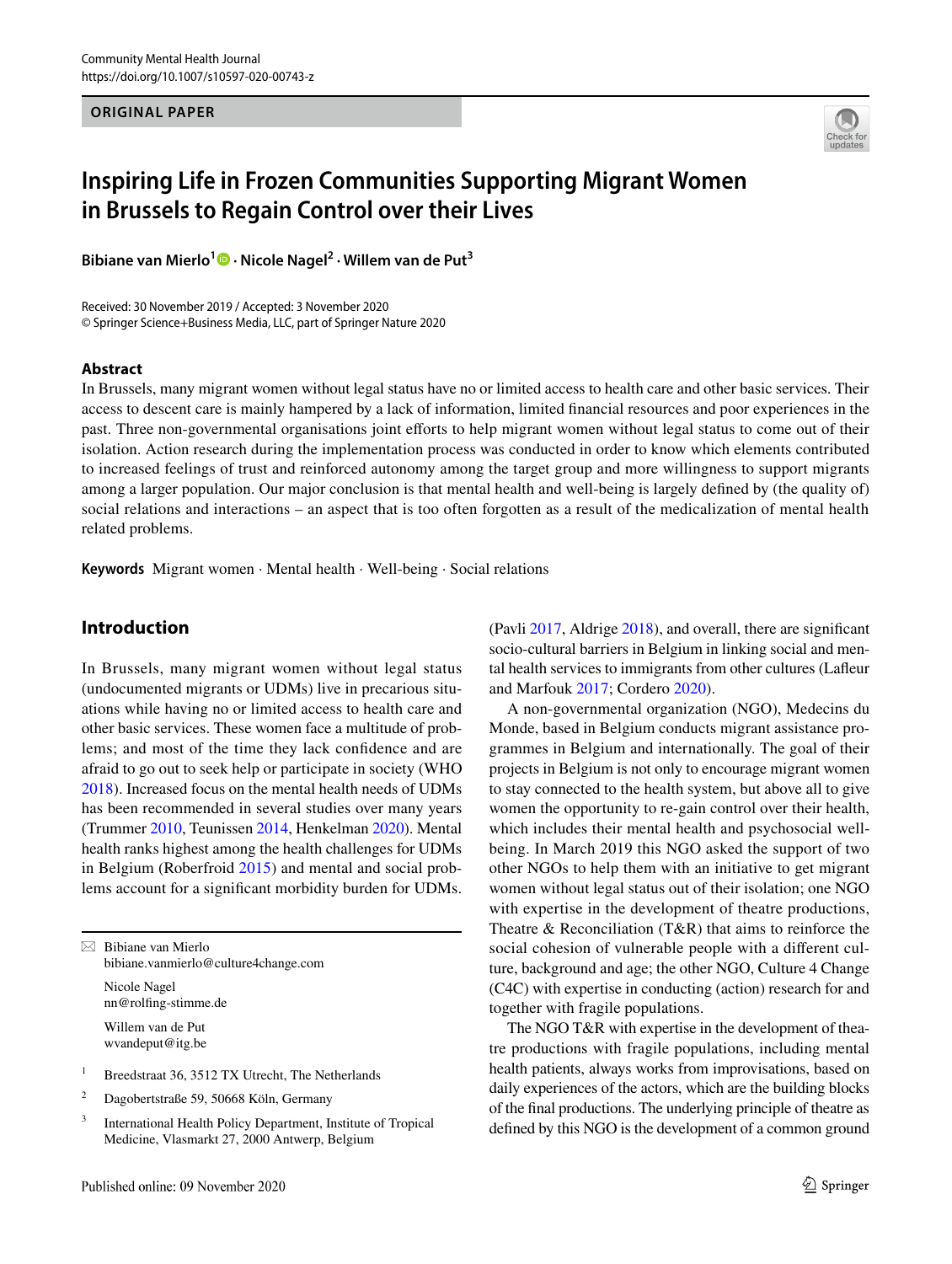where people feel safe enough to share and discuss sensitive issues and give words to feelings and experiences that are usually surrounded by rumours and suspicions. Collaboration in this initiative was the result of observations during one of their theatre productions in Rwanda in 2018 when working with community members in order to reinforce autonomy and psychological well-being. People started to come out of their isolation and got involved in discussions and a playful collaboration. Feeling of shyness and reluctancy made place for boldness and the courage to speak out and address sensitive issues, all necessities for a psychological recovery/healing of a community. The dynamics were achieved with minimal means and the involvement of a large number of people, who have all benefted directly and indirectly from these theatre productions in the open air. The methodology deserves more attention, and here we report on a small study we organised alongside an intervention in Brussels.

The participating organization with expertise in conducting participatory action research, C4C, formulated two major questions:

- (1) Whether the project indeed results in feelings of more trust and reinforced autonomy among the target group that participated directly in the theatre production (migrant women in Brussels without legal status);
- (2) Whether there would be a willingness to support migrants among a population that lives in the near surroundings of the target group.

This article is a summary of the overall process and major results of the action research conducted.

One of the major challenges of the project was to mobilize migrant women to participate in this specifc project – even to get in touch with this isolated group of women was not easy. It took time to win their trust, and only a few women volunteered to 'play along' with the theatre group. During a frst phase we were able to identify eight women who were interested to participate in the project. At the time of the rehearsals, fve women showed up and participated in a final theatre production that was developed together with some 40 other women and men, of which three were semi-professional actors and the rest a mix of immigrants without legal status (3), students of the 'Université Libre de Bruxelles' (20) and drug addicts in treatment and their caregivers (14). The group of (5) participants who should beneft from the intervention described here shall be referred to as 'target group' throughout this text.

## **Methods**

## **Action Research**

We conduct participatory action research to include all participants, including actors, spectators and other stakeholders in every step of the process. This approach helps to create trust, gain understanding and build capacity to undertake action at the same time (Green et al. [1995](#page-6-4)). Given the rich variety of ethnic identities and personal histories the action research method was chosen to increase: the relevance of the program to the daily realities of the participants; work on community empowerment; and create an immediate connection between research-generated knowledge and practice (Macaulay et al. [1999;](#page-7-5) Jagosh et al. [2011\)](#page-6-5). This method has been specifcally developed to explore social relationships and group behaviours, called social processes and avoids the pre-conceptualization of the problem (Glaser and Strauss [1967\)](#page-6-6). It permits to understand the situation from a specifc context at a given time and to construct a theory based on data systematically collected and analysed. This means that we do not focus on the evaluation of a specifc intervention but that the whole process is taken into account, from the defnition of the problem to the long-term efects.

# **Tools Used**

We applied a mixed approach for the data collection:

- Literature and references.
- Interviews with key informants (actors, theatre directors, target group, immigration experts).
- Group discussions with actors and spectators.
- Recorded testimonies and observations.
- Evaluation sheets among actors and spectators.

# **Collection of Data on Diferent Levels**

#### **Phase 1**

In line with the principles of the participatory action research data collection was done in several phases and at several levels.

The frst level of data collection has been that of the initiator. Medecins du Monde, based in Brussels, Belgium, acts on its mandate, mission and vision, hence their decision to work on the mental health and well-being of a group of migrants. We have been collecting data at those places where the target group lives and is used to come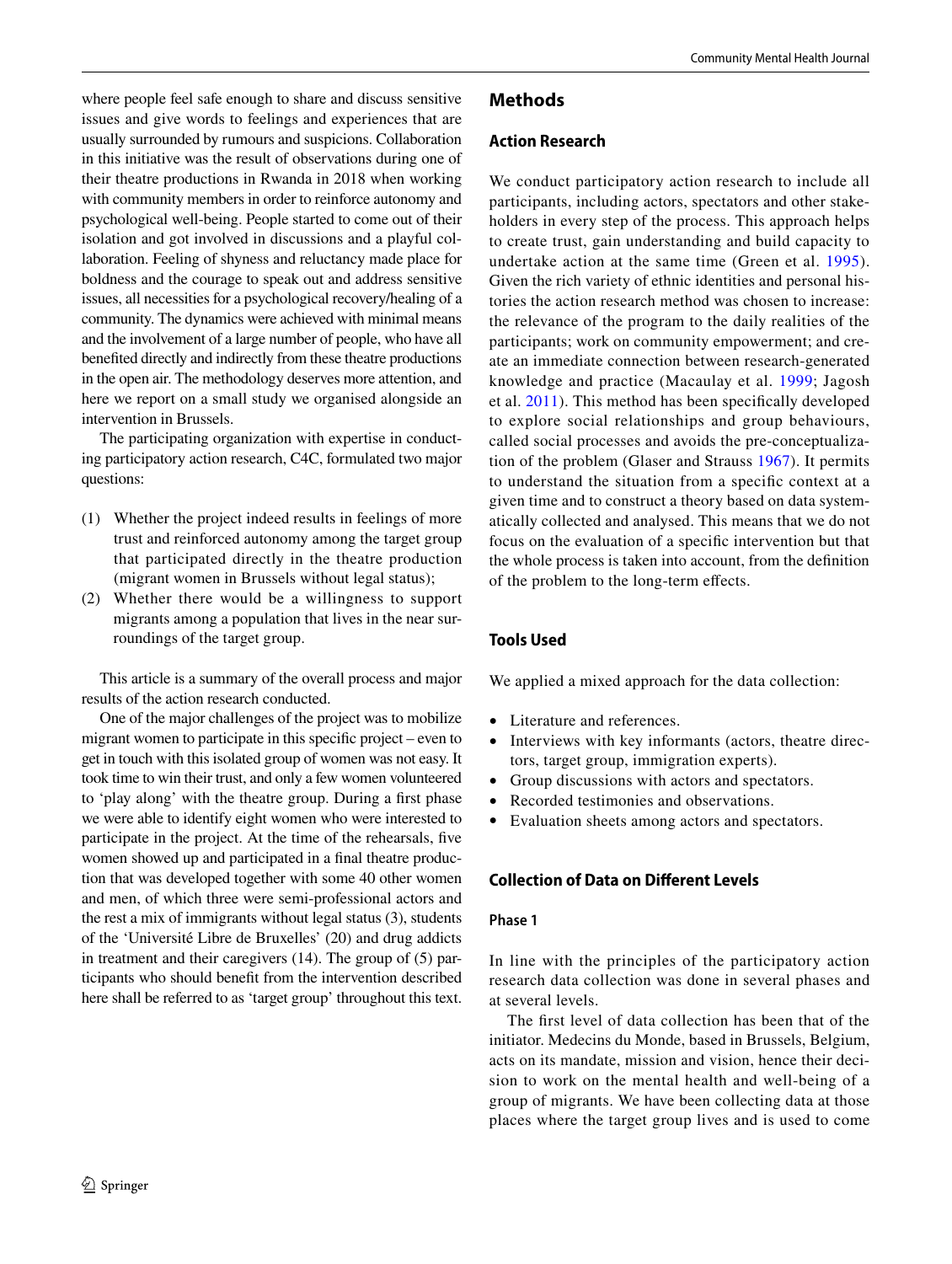together while taking into account the method of operating and long-term objectives of the initiator.

The second level of data collection consisted of a description of how T&R is processing when developing a theatre production. The objective of the specifc production as part of this project was to create democratic and peaceful spaces for dialogue among the population of the Brussels region, with the aim to enhance social cohesion between men and women of diferent ages, cultural and social backgrounds.

The third level of data collection has been a description of the target group (migrant women without legal personality status) and an exploration of their problems as formulated by themselves. In collaboration with the initiator, we conducted key informant interviews and focus group discussions about the perceived quality of life, level of participation in social life, fears and their hopes for the future.

#### **Phase 2**

On the basis of these baseline data the next step consisted of actual participation of the researchers in the rehearsals where the play was developed. The information from this direct experience was deepened by conducting individual and group interviews with both actors and people in charge of the theatre production, during rehearsals and the periods in between rehearsals of the theatre production*.*

We disseminated simple evaluation sheets among all participants that took part in the rehearsals while inviting them to indicate any change in mood before and after a rehearsal. The evaluation sheet has been developed based on the information collected during phase 1 and in line with what the target group reported when we asked for their major complaints. We could distinguish three main categories: lack of social contact /isolation, (high) level of stress, hopelessness/ lack of energy. The results of these discussions and evaluation sheets together with testimonies and observations during that same period permitted to collect the necessary information about experiences and perceived changes in feelings of well-being among the target group that participated in the fnal theatre productions. We focussed on several main categories when collecting information during this period:

- What were the problems and topics selected by the target group to start their improvisations?
- Did the target group focus on the experiences of the present or did they tend to evoke the past when selecting their topics?
- What were the most important moments for the target group during rehearsals?
- What were the effects of the improvisations and different exercises during rehearsals on their feelings of wellbeing?

• Did their relationships among themselves and with other members of the groups change during the overall process?

### **The Underlying Theories**

Discussing the development of the project and the required data helped us to identify key theories to apply to the specifc context of the target group, their perceived problems and potential solutions:

- (1) People's mental health and well-being depend on many social, political and economic factors that are closely related: the social determinants of health (Centres for disease control and prevention [2018\)](#page-6-7).
- (2) We aim to respond to calls made by Wahlbeck and Heinz et.al., who stress the need for "using interdisciplinary perspectives in order to better understand the complexity of mental health" and "qualitative studies [that] can generate new lines of research and explore what a given situation really means for patients and their relatives as well as the general population. Indeed, neuroscience has turned social." (Heinz et al. [2015](#page-6-8); Whalbeck [2015\)](#page-7-6).
- (3) The importance of interventions in the social domain is slowly accepted in the MHPSS feld. Increased recognition of the social determinants of mental health supports the importance of social interventions that stay far from medicalization of individual problems. Promoting social participation is a more promising approach (Burgess et al. [2019](#page-6-9); Ajduković [2013](#page-6-10)).
- (4) We are led by the fve intervention principles that have empirical support to guide intervention practices and programs as identifed by Hobfoll: promoting a sense of safety, calming, a sense of self–and community efficacy, connectedness, and hope (Hobfoll et al. [2007\)](#page-6-11).
- (5) We believe that the wellbeing and the mental health of individuals and communities need interventions that "embed mental health awareness within the wider processes of empowerment, allowing communities to develop the skills, strategies, and recourses to respond collectively to wider structural challenges that place their mental health at risk" (Burgess et al. [2019](#page-6-9)). Therefore, the intervention needs to focus on self–and community efficacy, connectedness, and hope, and we use the concept 'cognitive social capital' to understand social cohesion.
- (6) Social capital is viewed as a collective feature characterizing whole communities (Putnam [2000](#page-7-7)) and the more specifc cognitive social capital refers to norms of trust, solidarity, and reciprocity. The importance of cognitive social capital is that it refers to what people feel with regard to social relations, rather than to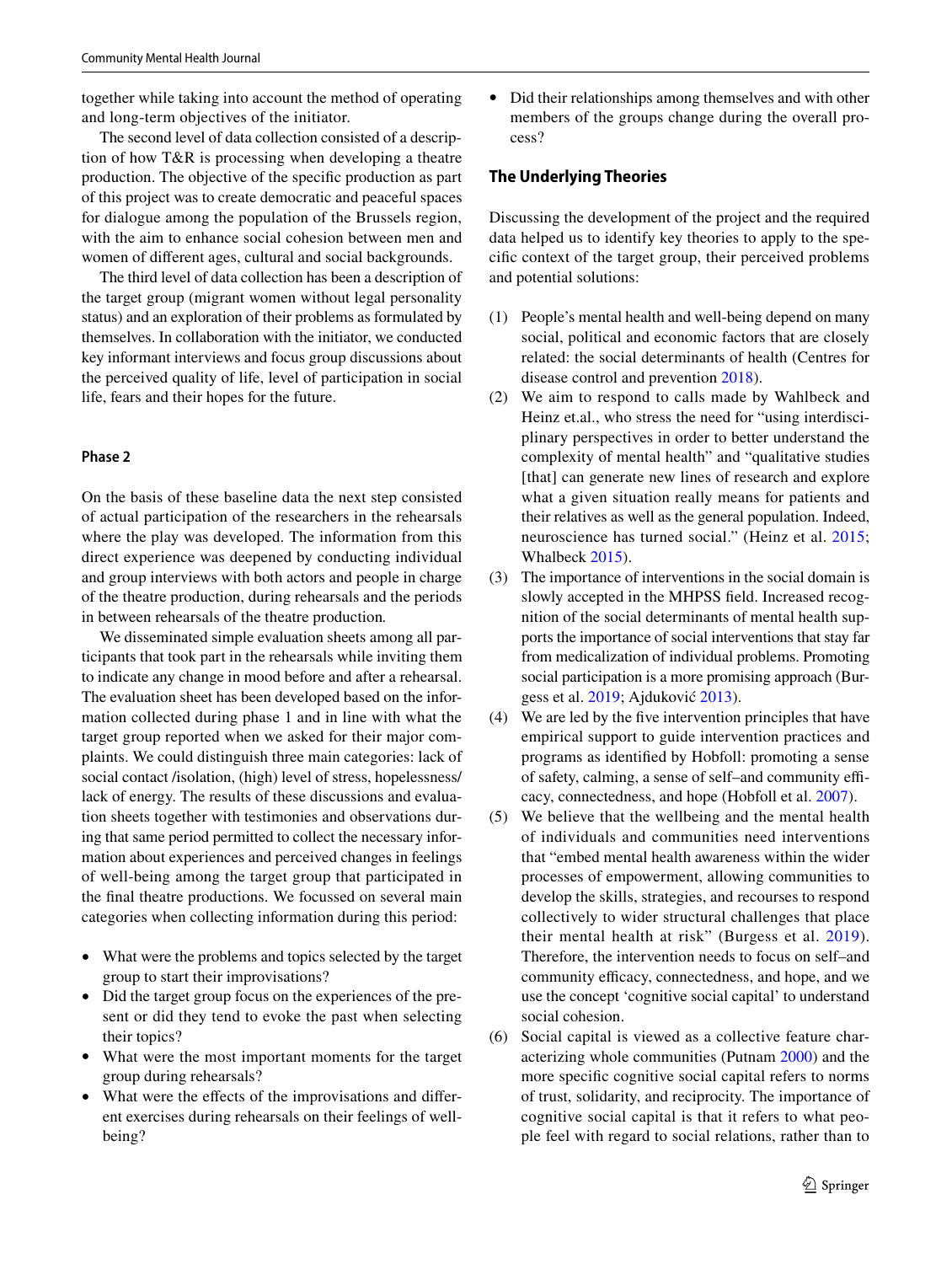what they actually do (Harpham et al. [2002\)](#page-6-12). This allows to make a distinction between the actual social ties between people and the process of activating social ties to achieve desired outcomes (Portes [1998](#page-7-8)). Cognitive social capital creates the right ambiance to engage in collective action, or in other words, strengthening cognitive social capital helps people regain agency over their own potential to change their situation (Wind and Komproe [2012;](#page-7-9) Eriksson [2011](#page-6-13)).

These perspectives from the social sciences is underpinned by developments within the domain of neurobiology, explaining that trauma resides in the nervous system and not in the event itself (Heller and Heller [2004\)](#page-6-14). A dominant neurological reaction to a stressor involves orienting, fght, fight, or freeze reactions that will be repeated at subsequent exposure to similar events (Ledoux [1996](#page-7-10)). The "Polyvagal Theory" of Stephen Porges explains how an impaired social engagement system may result in fght, fight, or freeze reactions (Porges [2009](#page-7-11); Porges and Dana [2018\)](#page-7-12). Drawing on the "Theory of Dissolution" as developed by the British neurology pioneer John Hughlings Jackson in 1910 (York and Steinberg [2002](#page-7-13)), Porges explains how under stress, we involuntarily try our newest, most sophisticated and efficient equipment first. If that doesn't work, older strategies are attempted, and if they don't work, the oldest resources are employed. Therefore, under stress, humans frst use social/relational tactics, then fght/fight, then immobility, as survival strategies. This hierarchical scheme is undermined by traumatic experiences. If social engagement did not work in the past, we are less likely to try it again in the present. Instead, we go to straight to the older strategy, the fght/fight modus. And if even this did not work earlier in life, we may skip the 'sympathetic stage' and simply go to the last level, the parasympathetic stress responses (freeze, immobilize, dissociate).

These principles and theories permit to look at human behaviour from a diferent angle. Dysfunctional or impaired behaviour can now be explained by a deregulation of the appreciation of internal or external stimuli. Instead of treating trauma though the interpretation of an individual narrative and/or the discharge of emotions and/or the rewriting of behaviour, today we have new information that underlines the importance to look at the (quality of the) relation between people that permits or hinders the recalibration of the autonomous nervous system (ANS). This information also gives us a more coherent image of the psychological and psychosomatic complaints as expressed by the target group (lack of social contact/isolation, (high) level of stress, lack of energy, hopelessness. And fnally, this way of looking at symptoms and behaviour can orient us when looking for potential solutions.

## **Final Phases of Data Collection**

The last phase of data collection focused on the appreciation of the public that came to see the performances. We wanted to have at least an impression of the efect of the intervention in terms of increased understanding and empathy, and willingness to actively engage with the target group on a longer term.

# **Appreciation of the Public**

Simple questionnaires were distributed among the public that came to see the two fnal performances of the theatre production in a theatre that has place for some 250. The questions were mainly about their willingness to help illegal immigrants fnding their way in Belgium and to act as a buddy or friend when these people are facing difficult times. On the frst evening of the show 59 people completed the questionnaire; on the second evening 53 people participated in this exercise.

### **Longer Term Efects among the Target Group**

We were able to meet the fve members of target group members three times after the fnal performances. The frst meeting was organized two weeks after the shows in the presence of four members of the target group; the second meeting 3 weeks after the shows in the presence of three women. The last meeting took place 6 weeks after the show during a meeting in a theatre in Brussels where four women from the target group participated in a new theatre production.

# **Results**

We have been able to distinguish the following categories that characterize the change in perceived feelings of well-being among target group members and the audience through this project:

## **•Expressing Emotions in a Secure Context**

Feelings of distress often occur when emotion is deregulated, and the afect is repressed or inaudible. Expressing what is felt inside is a key strategy in any mental intervention. And it is often from here that healing can begin (Her-man [2016](#page-6-15)).

The target group has been invited to express themselves freely, to go beyond shyness and to speak directly to people, while giving them also a clear structure that allowed them to stay in control. The discipline and concentration as required by the theatre directors throughout the process, emphasizing that the actors are always "on stage" and must remain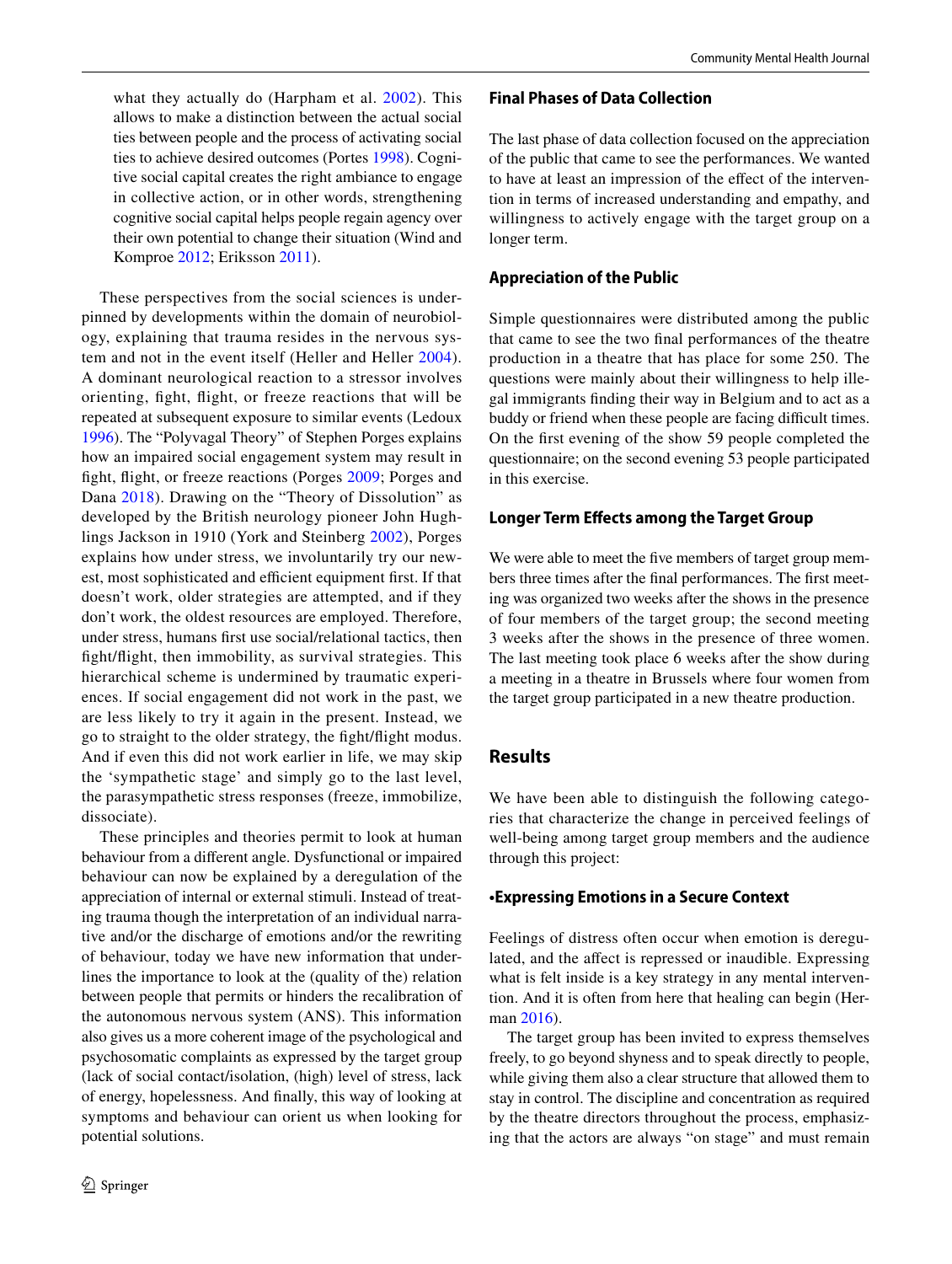present, avoided feelings of mental dissociation among the participants.

#### **•Arriving in the "Here and Now"**

The point of departure for each improvisation was what people live or feel in the present in relation to what they have experienced in the past or in their present life. No need to be an actor or to have special gifts. Members of the target group were invited to translate their own narrative into movements and new words. The discomfort and hesitations of the beginning were followed by repeated attempts and eventually resulted in stories somewhat transformed and completed by other improvisations. This process created a distance between the lived experience and the scenes on the set which allowed them to take a frst step towards autonomy. This was audible and visible through voices that changed in intensity, gestures that became more subtle or wider, bodies that took more and more space.

## **•Getting out of the Frozen State and Re‑Regulation/ Re‑Articulation of the Autonomic Nervous System**

Moving the body in an open space together with others invited the target group members to come out of their frozen state. By moving together in the space, participants met others and they began to exchange looks and to express themselves in ways that go beyond words.

Creating dynamics at diferent levels while using diferent modalities and resources (rhythm, voice, music, emotion, themes) helped to awaken more vitality and to re-regulate the ANS of the participants. We could see how tensions of participants at the beginning of the process transformed in lively and touching expressions during rehearsals and performances. We have also been able to observe the members of our target group during informal moments and in relation with the other actors; they became more and more active and were able to engage with others during the process.

# **•Focusing on Form and Rhythm Instead of only Content; Giving a New Meaning to a Lived Experience**

Group members were asked to reconstruct their story and to rebuild themselves. Present and past experiences have not been denied but have been re-processed and observed from diferent angles which has broadened the horizon of both actors and spectators. It was in this free space that the women of our target group were able to disidentify from their problems and had a chance to reconstruct their story. We were able to see how the meaning of a past experience emerged through the form and that it was the aesthetic aspect, more than the narrative, that gave meaning.

In this same (educational) space the spectator has been invited to refect on his/her role, behaviour, points of view and future actions. Involving the public during the fnal performances has made the experience more interesting for spectators who do not have the same experiences, which has increased their interest for the stories of the actors as confrmed by the results of the evaluation among the spectators.

#### **•Regaining Confdence and Self‑Esteem**

Members of our target group were invited to address topics they experience or have experienced. Others listened and watched them play until it was their turn. Participants laughed about stories and sometimes about mistakes made during the rehearsals, but there was always respect for actors and their stories. While listening and paying attention to each other, cultural exchange took place, trust could be established, and relationships were built. The pride of having played a scene with success and their participation in the project has had a direct impact on their self-esteem and self-confdence; the women of our target group talked about this at several occasions.

## **•Restoring Social Relations and Regaining Autonomy**

Members of our target group mentioned several times that the project motivated them to leave their homes and to come out of their isolation. Their timidity and reluctance made place for courage and pride to participate in the project and their wish to take part in social life. The results of the evaluation among the actors during the rehearsals reinforced this observation. During the project they felt supported by the other actors and theatre directors who did not stop to believe in them. These positive effects were still present during the two meetings that were organized 2 to 3 weeks after the fnal shows. During a meeting some 6 weeks after the shows, we saw them surrounded by a new group of actors as if they were part of this new group for years.

This observation is in line with the theory that a reinforcement of social capital and cohesion helps individuals to regain their autonomy, and to make use of their potential to change their situation (Wind and Komproe [2012](#page-7-9); Eriksson [2011\)](#page-6-13). Unfortunately, the scope of this project did not permit to measure the efects on a longer term.

# **Discussion**

Our sense of agency, how much we feel in control, is defned by our relationship with our bodies and its rhythms.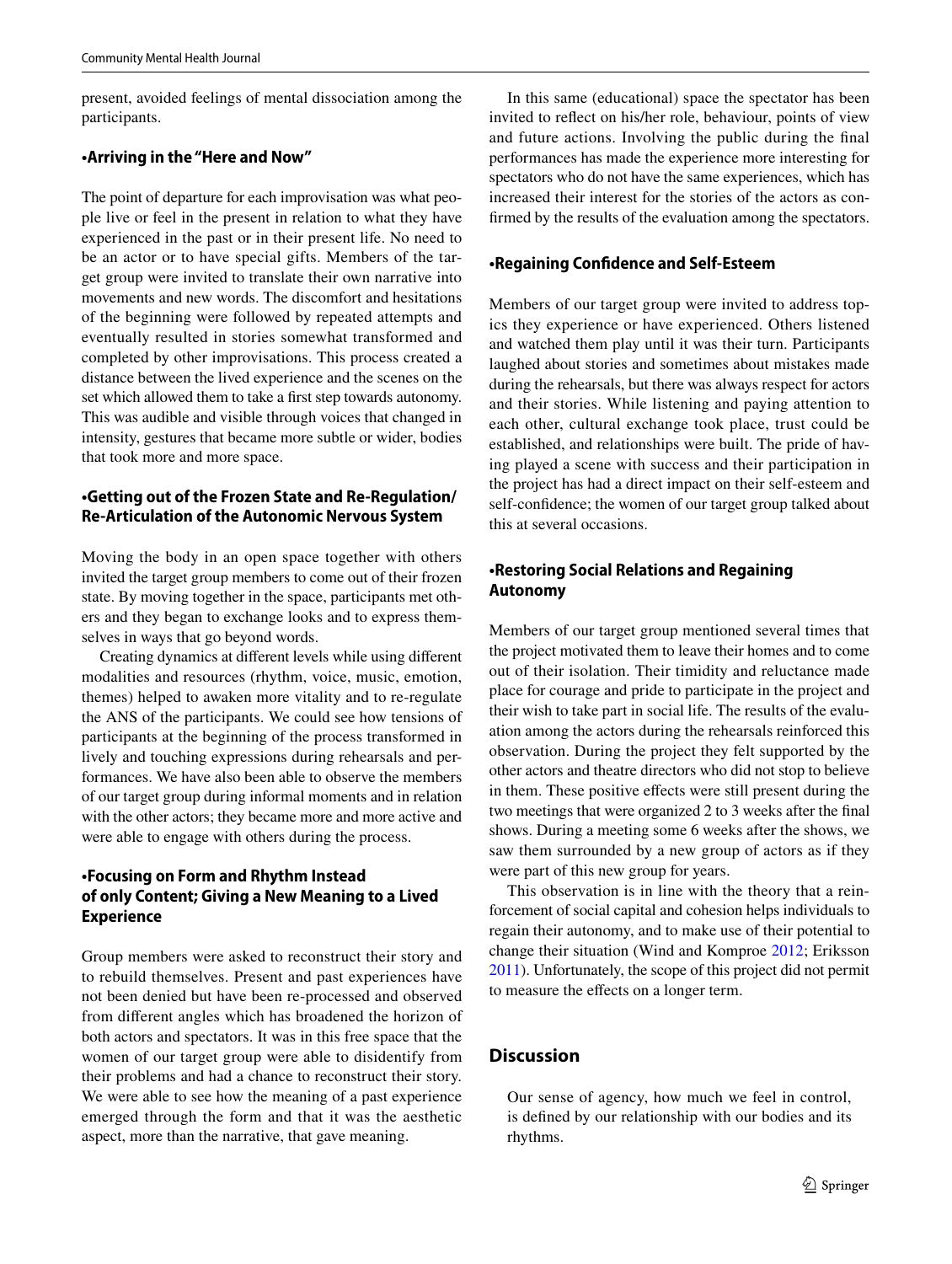In order to fnd our voice, we have to be in our bodies – able to breath fully and able to access our inner sensations. Acting is an experience of using your body to take your place in life.

Bessel van der Kolk.

Applying theatre or theatrical techniques in therapeutic contexts or other precarious situations is no new phenomenon. There is a lot of literature on how to deal with trauma as a result of violence, war or other negative events while making use of theatre related techniques (Barnes and Coetzee [2014;](#page-6-16) Corcoran [2018](#page-6-17); Moran and Alon [2011;](#page-7-14) Spandler et al. [2007\)](#page-7-15). It's generally acknowledged that collective movement and music can create a broader context that enables people to give meaning to life which goes beyond individual destiny. We only have to refer to the many existing rituals and ceremonies worldwide (Morris [2015;](#page-7-16) Agger [2012\)](#page-6-18).

According to Bessel van der Kolk, psychiatrist, trauma expert and renowned author, the existing initiatives in this feld all have a common denominator: the confrontation with the, often painful, reality of life and the symbolic transformation through joint action. Very often people that went through distressful event close themselves from what they feel inside. Our target group learned to go against this trend. And they learned to transmit these feelings to the public; they wanted their public to understand what happens inside of them and they invited the public to open up to these same feelings. In "The body Keeps the Score" van der Kolk expresses similarities between what happens in theatre and therapy (van der Kolk [2014\)](#page-6-19):

Traumatized people are afraid to feel emotions because this might lead to a loss of control. Theatre invites people to embody emotions, to give a voice to feelings, to become rhythmically linked to others, to assume diferent roles and to embody them. Theatre is the collective confrontation with the reality of humanity,

Traumatized people are afraid of and avoid confict. They withdraw from confict and remain in a frozen state. Conficts are an essential part of theatre. A theatre set is the place to process internal, inter-personal, family conficts or social conficts, in all its dimensions and with all its consequences.

Traumatized people want to forget, hide how frightened and powerless they are. Theatre provides an opportunity to tell the truth and share what has happened with a public. To achieve this, actors have to break down their own barriers, discover their own truth and express this truth through their own voice and body.

It's important to note here that T&R does not claim to conduct or apply theatre therapy. Their goal is to organize theatre performances to enhance social cohesion and resilience, while working with marginalized or vulnerable populations within their respective communities; the therapeutic aspect would, and indeed appears to be, an added value.

We tried to answer two questions: whether the method of T&R indeed results in feelings of more trust and reinforced autonomy among the target group, and whether there would be a willingness to support migrants among the population in the near surroundings of that target group. More specifcally, we wanted to know which elements of a collective approach that has the potential to reach large numbers of people and that doesn't focus on the therapeutic aspect to begin with, might contribute to increased feelings of trust and reinforced autonomy, important indicators of psychosocial well-being, among our target group and the willingness to support migrants among a population that lives in the near surroundings of the target group.

We can answer the first question in the affirmative. Indeed, the methodology of T&R has a positive efect on the mental health and psychosocial well-being among the target group who participated directly in the project as an actor. We would like to emphasize here our target group was no selfselected group before taking part in this initiative and they were very reluctant and sceptical when we frst approached them. It took us a considerable effort to get them on board of this experience. Their attitude started to change during the rehearsals. We could see that the simple fact of bringing people together in a space where they are invited to express what they experience, inside of themselves and in contact with their environment while using different modalities of expression, permits to get people out of their isolation and improve their sense of well-being without the interference of therapists or doctors.

The answer to the second question is positive as well. The spectators' answers and remarks on the evaluation sheets that were distributed to them immediately after the show demonstrate a willingness to be actively involved in helping people that participated in this project to come out of their isolation and to participate in daily life; 94% of the spectators indicated that they would be willing to act as a buddy or friend of illegal immigrants who are facing difficult times. A justifed objection to the reliability of this kind of assessment is that the people who were ready to come to see the show, are necessarily interested in the subject (otherwise they would not have come) and have therefore necessarily responded positively to the diferent questions without necessarily translating their words in deeds. Being aware of the fact that the show "preaches for his parish", we have added the question on the sharing of coordinates in case they respond positively to the question if they would be willing to help vulnerable people concretely; 47% shared their name, email address and often a phone number. Of this group, 19% were close relatives or friends and 81% was not related to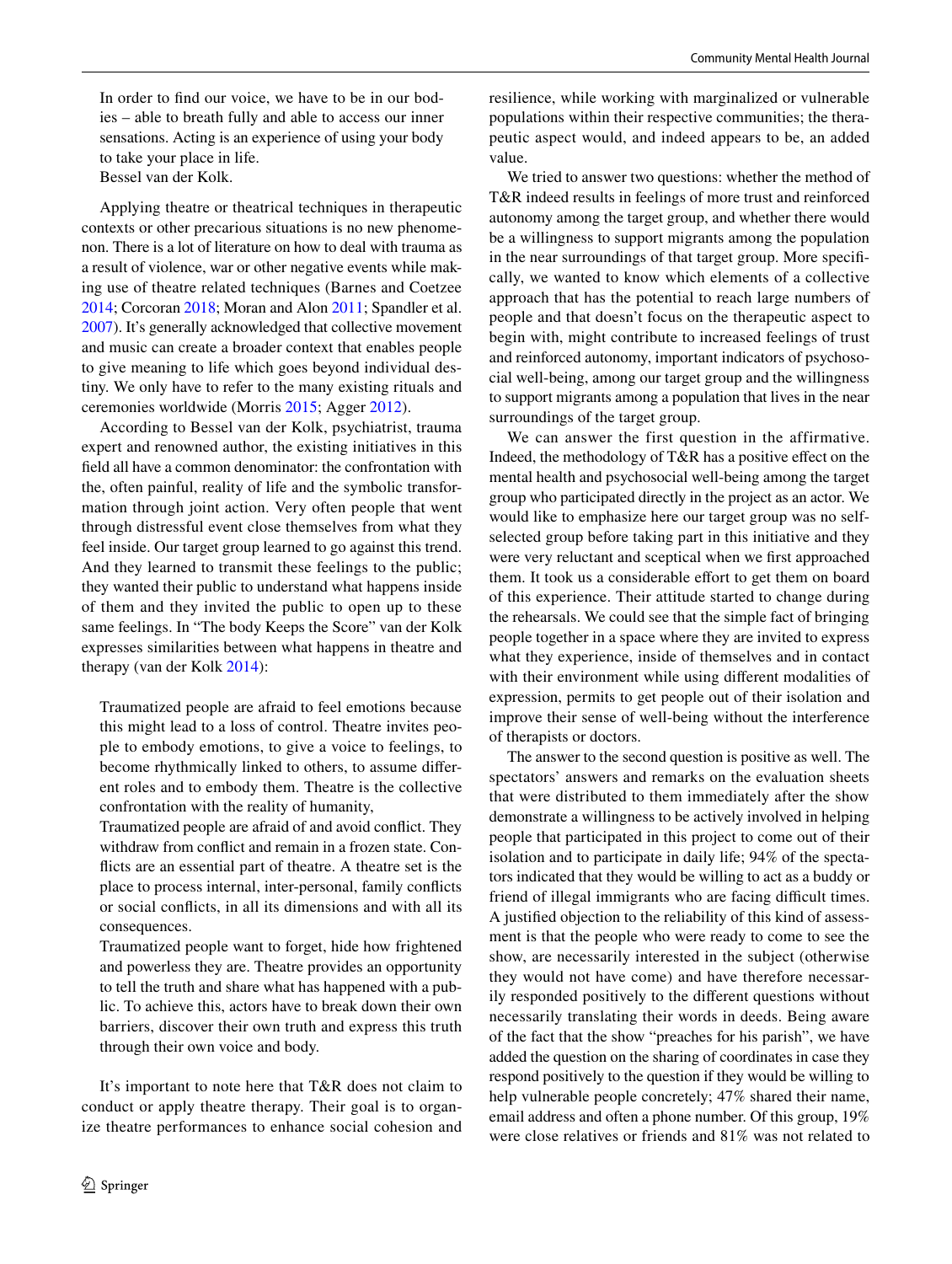any of the actors. This means that half of all respondents indicated they not only would like to help, but they were also ready to be identifed and contacted to make this happen.

During the overall process we focussed on the specifc elements that contributed to these positive results. Within the context of this project, theatre was used to help migrant women to come out of their isolation and to reduce their levels of stress, hopelessness and lack of energy. Major challenge has been to convince the target group before starting of possible benefcial efects on their health by participating in the project. But once convinced, we could clearly see how the mood of the participants in this project was infuenced by playing together which allowed the reestablishment of social relations and a revitalization through the expression of feelings and the creation of a (dramatic) tension on the set using diferent modalities and resources; expressing emotions in a secure context, being able to relate to the here and now, moving the body, using voice, music, form and rhythm, were all elements that permitted our target group to regain confdence, self-esteem and autonomy and to restore relations. Working rhythmically with the voice and the body created more belonging to the group and a common pulse that was described by the participants as relaxing and beneficial. Also humour and free laughing could be released. These elements had a positive infuence on feelings of well-being of our target people and can be obtained by relatively simple techniques without the interference of medical or therapeutic specialists. We were also surprised by the large number of people that came to see our target group and expressed their willingness to be actively involved in efforts to support our target group in daily life.

Our major conclusion is that mental health can indeed be improved by social action, based upon the creation of a space for stories to be transformed. We believe this fnding may help in formulating answers to problems that are often unnecessarily medicalized.

#### **Compliance with Ethical Standards**

**Ethical Approval** Given the (illegal) status of our target group and the sensitivity of the subject, all information that has been obtained through interviews and other methods of data collections was strictly confdential and has been anonymized. We have informed all stakeholders of the purpose of this research and they all agreed to participate on the condition that confdentiality and anonymity could be ensured. All respondents, including the audience that came to see the fnal performances in the theatre participated on a voluntarily base. Those who gave their contact details to act as a potential buddy of friend of the target group did so out of free will. The use of this research for study purposes has been discussed with both the participating organisations and people interviewed and observed, including our target group, and all stakeholders gave their approval. The reading of the results by two experts was free and voluntary. We agreed on a non-disclosure agreement regarding the use of the results by a party, other than the research organisation in charge of the documentation of the results.

#### **References**

- <span id="page-6-18"></span>Agger, I., Igreja, V., Kiehle, R., & Polatin, P. (2012). Testimony ceremonies in Asia: Integrating spirituality in testimonial therapy for torture survivors in India, Sri Lanka, Cambodia, and the Philippines. *Transcultural Psychiatry, 49*(3–4), 568–589.
- <span id="page-6-10"></span>Ajduković, D. (2013). Introducing the notion of social context of collective trauma to ESTSS. *European Journal of Psychotraumatology, 4*(1), 21258.
- <span id="page-6-1"></span>Aldridge, R., et al. (2018). Global patterns of mortality in international migrants: A systematic review and meta-analysis. *The Lancet, 392*(10164), 2553–2566.
- <span id="page-6-16"></span>Barnes, H., & Coetzee, M.-H. (Eds.). (2014). *Applied drama/theatre as social intervention in confict and post-confict contexts. Newcastle on Tyne: Cambridge Scholars Publishing. Lan, D., 1990. Desire and other plays*. London: Faber and Faber.
- <span id="page-6-9"></span>Burgess, R. A., Sumeet, J., Inge, P., Crick, L. (2019). Social interventions: A new era for global mental health? *The Lancet Psychiatry*, *7*(2), 119–121.
- <span id="page-6-7"></span>Centres for Disease Control and Prevention. (2018). Social Determinants of Health: Know What Afects Health.
- <span id="page-6-17"></span>Corcoran, S. (2018). In the theatre of the self: Refections on the use of drama in treating traumatic stress. *Neurophysiology and Rehabilitation, 1,* 29–31.
- <span id="page-6-3"></span>Cordero, S. (2020). Socio-cultural determinants and barriers to providing efective mental health services to the Filipino community in Belgium. Faculté de santé publique, Université catholique de Louvain. Prom: Filion, Nataly. [https://hdl.handle.net/2078.1/thesi](http://hdl.handle.net/2078.1/thesis:23889) [s:23889](http://hdl.handle.net/2078.1/thesis:23889).
- <span id="page-6-13"></span>Eriksson, M. (2011). Social capital and health – implications for health promotion. *Global Health Action*. [https://doi.org/10.3402/gha.](https://doi.org/10.3402/gha.v4i0.5611) [v4i0.5611](https://doi.org/10.3402/gha.v4i0.5611)
- <span id="page-6-6"></span>Glaser, B. G., & Strauss, A. L. (1967). *The discovery of grounded theory: Strategies for qualitative research*. Chicago: Aldine.
- <span id="page-6-4"></span>Green L, George MA, Daniel M, Frankish CJ, Herbert CP, Bowie WR, O'Neill M. (1995). Review and Recommendations for the Development of Participatory Research in Health Promotion in Canada Ottawa: The Royal Society of Canada
- <span id="page-6-12"></span>Harpham, T., Grant, E., & Thomas, E. (2002). Measuring social capital within health surveys: Key issues. *Health Policy Plan, 17,* 106–111.
- <span id="page-6-8"></span>Heinz, A., Charlet, K., & Michael, A. (2015). Public mental health: A call to action. *World Psychiatry, 14*(1), 49–50.
- <span id="page-6-14"></span>Heller, D. P., & Heller, L. (2004). Somatic experiencing in the treatment of automobile accident trauma. *U.S. Association for Body Psycho-Therapy Journal, 3*(2), 42–52.
- <span id="page-6-0"></span>Henkelmann, J., De Best, S., Deckers, C., Jensen, K., Shahab, M., Elzinga, B., & Molendijk, M. (2020). Anxiety, depression and posttraumatic stress disorder in refugees resettling in high-income countries: Systematic review and meta-analysis. *BJPsych Open, 6*(4), E68. <https://doi.org/10.1192/bjo.2020.54>
- <span id="page-6-15"></span>Herman, J. (2016). Trauma and Herstel. Paperback Nederlands.
- <span id="page-6-11"></span>Hobfoll, S. E., et al. (2007). Five essential elements of immediate and mid–term mass trauma intervention: Empirical evidence. *Psychiatry: Interpersonal and Biological Processes, 70*(4), 283–315.
- <span id="page-6-5"></span>Jagosh, J., Pluye, P., Macaulay, A. C., et al. (2011). Assessing the outcomes of participatory research: Protocol for identifying, selecting, appraising and synthesizing the literature for realist review. *Implementation Science, 6*, 24. [https://doi.](https://doi.org/10.1186/1748-5908-6-24) [org/10.1186/1748-5908-6-24](https://doi.org/10.1186/1748-5908-6-24).
- <span id="page-6-19"></span>Kolk, B. van der (2014) The Body keeps the Score - Brain, Mind and Body in the Healing of Trauma. Penguin Books Ltd.
- <span id="page-6-2"></span>Lafeur, M., & Marfouk, A. (2017). Pourquoi l'immigration ? 21 questions que se posent les Belges sur les migrations internationales au XXIe siècle. Collection: Carrefours. Broché.